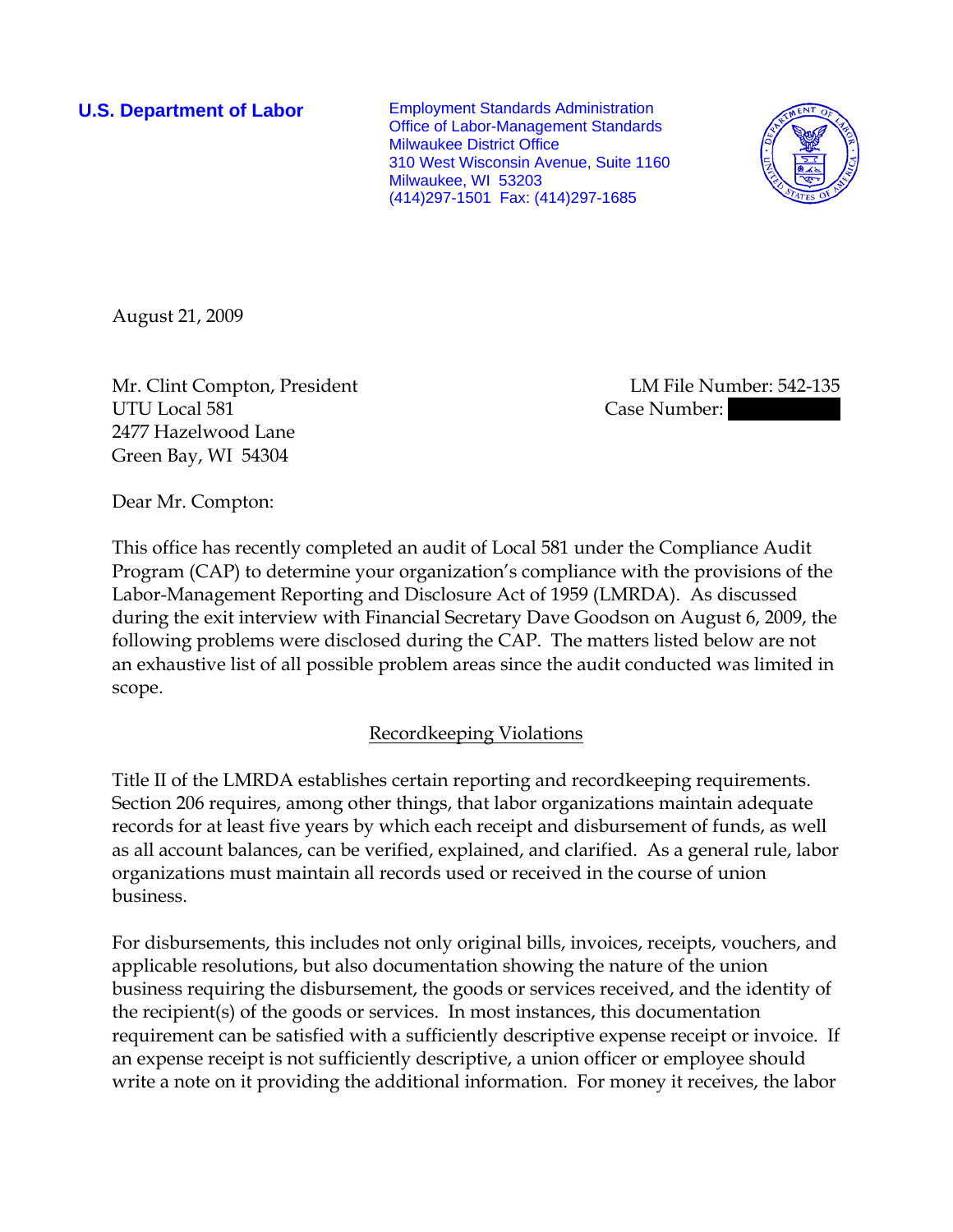Mr. Clint Compton August 21, 2009 Page 2 of 5

organization must keep at least one record showing the date, amount, purpose, and source of that money. The labor organization must also retain bank records for all accounts.

The audit of Local 581's 2008 records revealed the following recordkeeping violations:

### 1. Receipts Records

Local 581 did not retain adequate records to explain the purpose of approximately \$3,788 worth of entries in the Cash Receipts Control Ledger. While the entries identified the individuals making dues payments and the amount of the dues, the entries and other records provided for review during the audit did not identify which month's dues were being paid. As stated above, the date, amount, purpose, and source of receipts must be maintained.

#### 2. Officer Expenses

Local 581 did not retain adequate records to explain a total of \$1,215 in telephone expenses reimbursed to the former treasurer, Patrick Benson, and Local Chairman Eric Larson. Mr. Larson's supporting documentation failed to include the total pages of the invoices he claimed for reimbursement, and Mr. Benson's supporting documentation was either absent or consisted of select pages from monthly invoices that did not identify the amount he claimed on the voucher. In addition, Mr. Benson claimed a total of \$174.80 in the category of "other" expenses on his vouchers for which no supporting documentation could be found.

As noted above, labor organizations must retain original receipts, bills, and vouchers for all disbursements. The president and treasurer (or corresponding principal officers) who are required to sign the Local 581 LM report are responsible for properly maintaining union records.

3. Lost Time

Local 581 did not retain adequate documentation for lost time payments made to Local Chairman Eric Larson corresponding to 46 dates and totaling \$15,180 in 2008. The vouchers submitted by Mr. Larson identified the lost time payments as being for "local chairman work" and "investigative appeals"—reasons that were too general and do not adequately identify the particular union business performed (e.g., the particular work or particular appeal).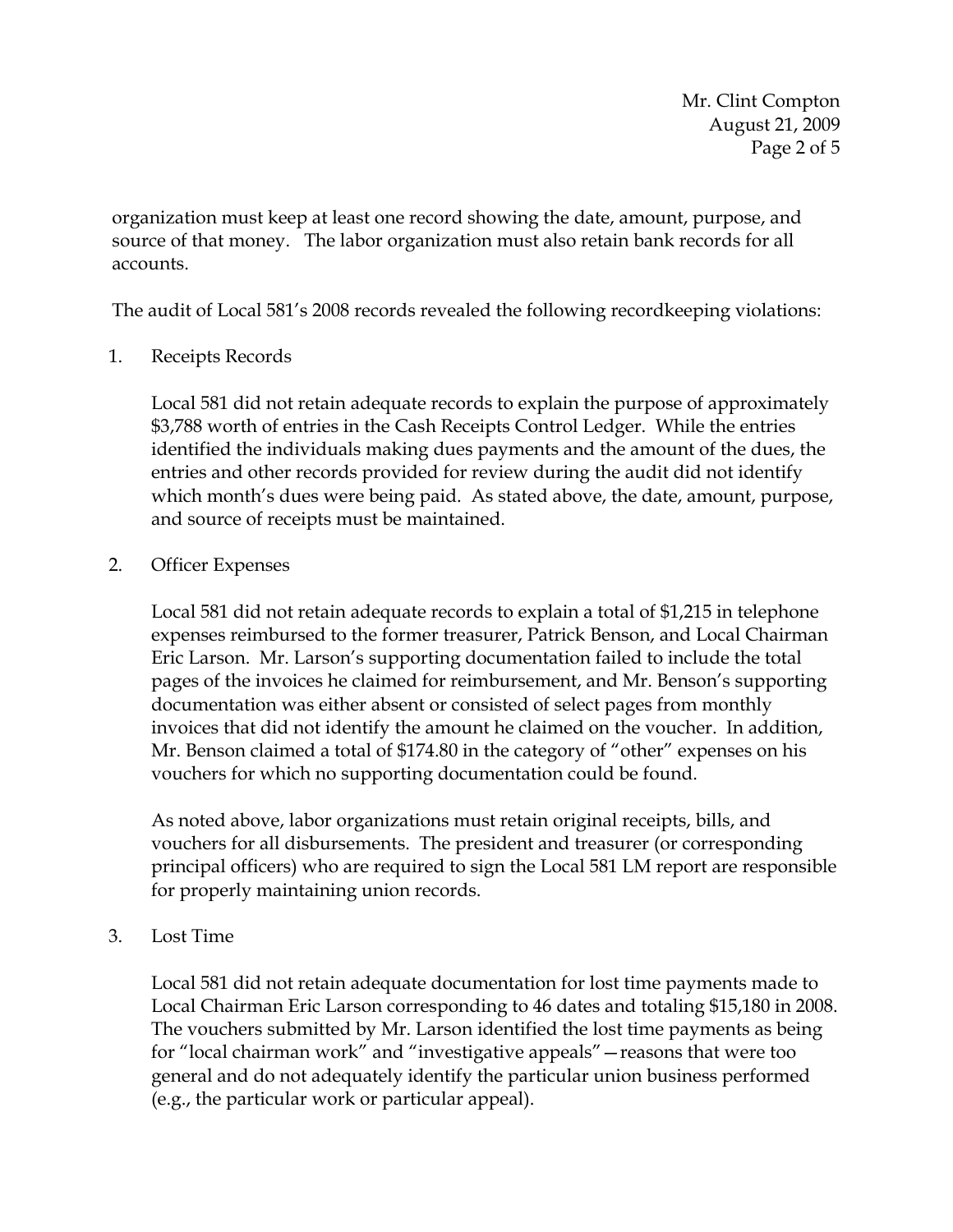Mr. Clint Compton August 21, 2009 Page 3 of 5

In addition, the audit included a comparison of the lost time dates Mr. Larson claimed on his vouchers against Wisconsin Central payroll records. Local 581 bylaws authorize the payment of a "basic day's pay" when union officials "lay off" from work. The comparison showed that Mr. Larson claimed he lost work time on four dates for which payroll records are coded as his unscheduled work days and one date for which payroll records show that he worked and was paid by Wisconsin Central. However, there were at least five other dates during the audit year where he claimed union leave from Wisconsin Central but did not claim lost time from the union. It is therefore unclear when his "basic day's pay" was actually "lost" from Wisconsin Central relative to the five dates claimed on his union vouchers.

The union must maintain records in support of lost time payments that accurately identify each date actual wages were lost, the number of hours lost on each date, the applicable rate of pay, and a description of the particular union business conducted.

4. Reimbursed Auto Expenses

Mileage expenses totaling at least \$1,328 in 2008 were reimbursed to Local Chairman Eric Larson for business use of his personal vehicle, but adequate documentation was not maintained. Mr. Larson's vouchers contain the general reasons of "local chairman work" and "investigative appeals," which do not adequately identify the particular union business performed (e.g., the particular work or particular appeal) that required the mileage reimbursements.

Local 581 must maintain records which identify the dates of travel, locations traveled to and from, and number of miles driven. The record must also show the particular business purpose of each use of a personal vehicle for business travel by an officer or employee who was reimbursed for mileage expenses.

Based on your assurance that Local 581 will retain adequate documentation in the future, OLMS will take no further enforcement action at this time regarding the above violations.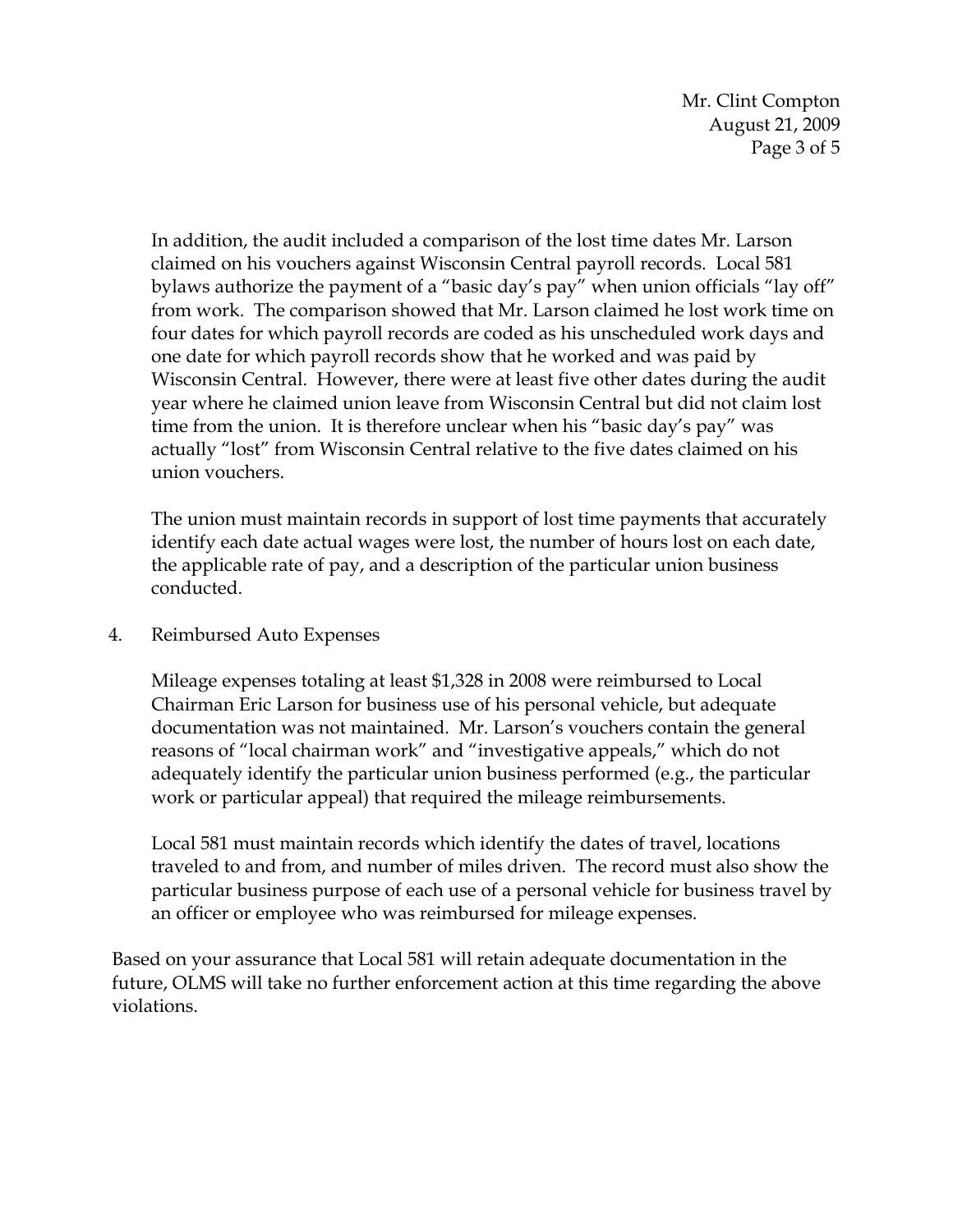Mr. Clint Compton August 21, 2009 Page 4 of 5

## Reporting Violations

The audit disclosed a violation of LMRDA Section 201(a), which requires labor organizations to adopt a constitution and bylaws and file them, along with an LM-1 Labor Organization Information Report, with the Secretary of Labor. OLMS records show that Local 581 filed an LM-1 report in September 2001 but it is deficient because the requisite governing documents were not filed along with the LM-1 and Item 18 of the LM-1, a question regarding various practices and procedures, was not completed. During the audit, an undated three item "bylaws" was provided, but Mr. Goodson did not know how old they were or whether they had been approved by the UTU International Union.

When I spoke with you on July 7, 2009, you stated that Local 581 had recently updated its bylaws and was in the process of seeking the approval of the International Union. Mr. Goodson stated during the August 6 interview that he anticipated that the bylaws would be approved shortly. Local 581 must file an amended LM-1 to correct the deficient Item 18, and with the approved bylaws, no later than September 30, 2009. I provided Mr. Goodson with a blank LM-1 form and instructions. The amended report should be submitted to this office at the address above. The LM-1 is required to be signed by the president and secretary, or corresponding principal officers. Before filing, review the report thoroughly to be sure it is complete, accurate, and signed properly with original signatures.

#### Other Issues

1. Expense Policy

As I discussed during the exit interview, the audit revealed that Local 581 does not have a clear policy regarding the types of expenses personnel may claim for reimbursement. OLMS recommends that unions adopt written guidelines concerning such matters.

2. Signing Blank Checks

During the initial interview on April 30, 2009, OLMS was advised that you sign blank checks. The UTU Constitution, in Article 64 on the duties of the local treasurer, states that all disbursements issued by check must be countersigned by the president of the local. The two signature requirement is an effective internal control of union funds. Its purpose is to attest to the authenticity of a completed